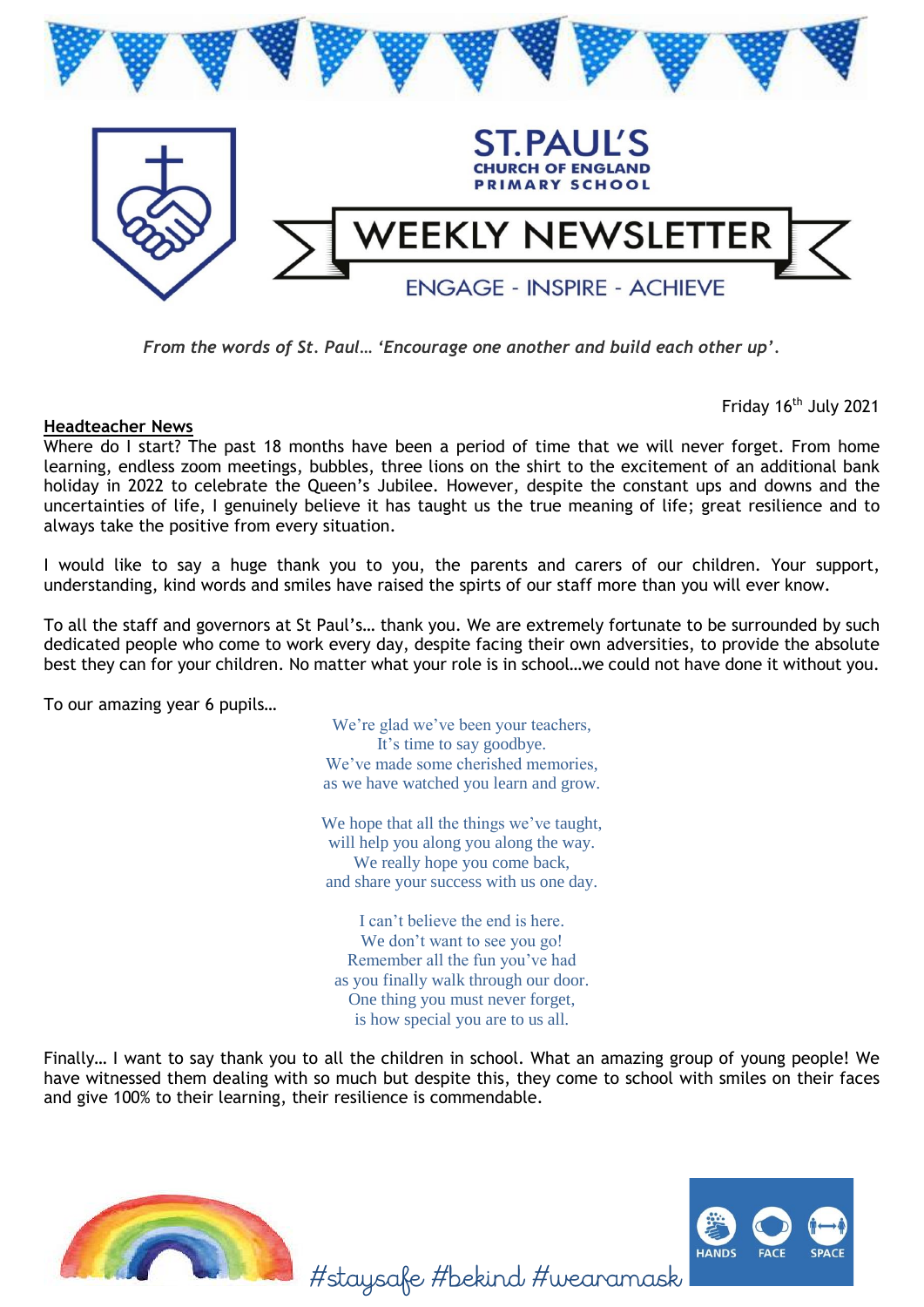

We all hope you all have an amazing summer break. We are looking forward to hearing all about the memories you have made. Keep safe and we look forward to seeing you all in September.

#### **End of Year Awards**

We are extremely proud of all our children but our staff have had the difficult decision of choosing three children from each class to be presented with our 'End of Year Achievement Awards'. A huge well done to all these children.

| Acorns      | Bronze- Isla<br>Silver-Drew | Maples          | Bronze-Toby B<br>Silver-Stanley R |
|-------------|-----------------------------|-----------------|-----------------------------------|
|             | Gold-Annie                  |                 | Gold- Isabel W                    |
| Ashes       | Bronze-Sama                 | Elders          | Bronze- Amelie                    |
|             | Silver-Charlie              |                 | Silver- Joe                       |
|             | Gold-Louie                  |                 | Gold- Grace                       |
| Sycamores   | Bronze- Freddie B           | Willows         | Bronze- Jamie                     |
|             | Silver-Tilly                |                 | Silver-Hollie                     |
|             | Gold-Erin                   |                 | Gold-Tommy                        |
| Alders      | Bronze- Max                 | Oaks            | Bronze-Sharon                     |
|             | Silver- Cali-Grace          |                 | Silver-Isaac                      |
|             | Gold-Archie                 |                 | Gold-Lizzie B                     |
| <b>Elms</b> | Bronze- Ellesia             | <b>Blossoms</b> | Bronze-Amy                        |
|             | Silver-Penny                |                 | Silver-Eesa                       |
|             | Gold-Lennon                 |                 | Gold- Arfathur                    |

# Reflective Friday



## Dates for your diary...

Monday 19<sup>th</sup> July and Tuesday 20<sup>th</sup> July-INSET days Monday 19<sup>th</sup> July-additional session for our Year 6 children Thursday 2<sup>nd</sup> September - Return to school





#staysafe #bekind #wearamask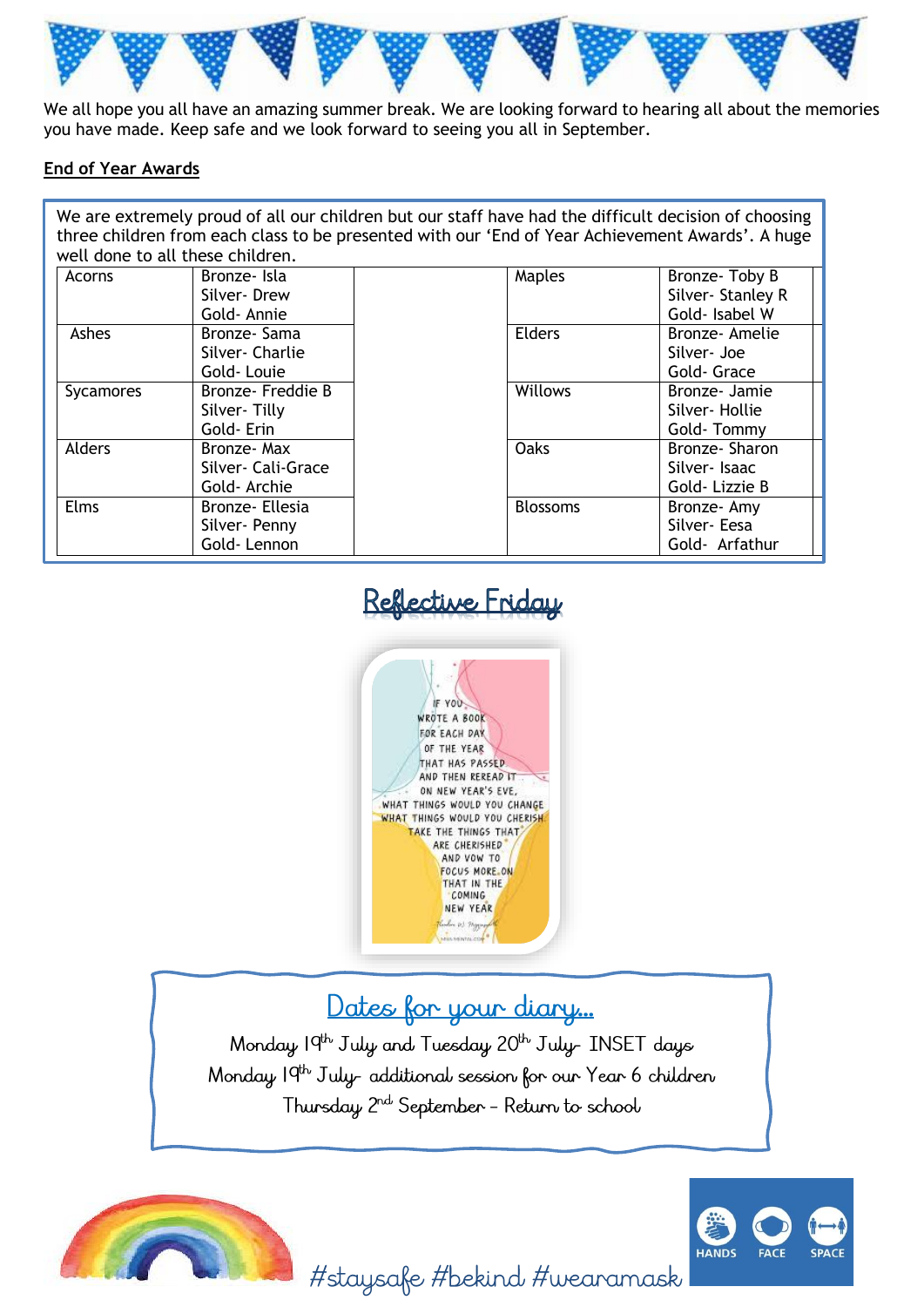

#### **Information about our return in September**

As we start to plan for September, we have thought about what the last 18 months has given us. There are many things that the pandemic has brought, and much of it, we will all be glad to see the end of. However, some things have really worked well and have allowed us to reflect and gain more learning time for our classes. With this in mind, we have made the following changes ready for September.

#### **Change in PE kit**

As from September we will be keeping the PE day so the children will come to school in a PE kit for the whole day. We have found that we do not lose lesson time due to changing and can have longer PE sessions. The children are losing less items, which in turn reduces your costs and time spent looking for them. The kit remains the white tshirt and navy shorts, but we are adding a St. Paul's hoody and navy-blue tracksuit bottoms or navy-blue leggings for the girls. This can be purchased at Amins on Bank Street along with the rest of our uniform. The PE hoody should only be worn on PE days, sporting events and on School trips. The school jumper must be worn on all other days.

We will continue to have the staggered start and end to the day and staggered play and lunchtimes as this has led to less children on the yard, more space to play and less injuries. It has also helped to calm some of with the traffic congestion at the start and end of the day.

| <b>Bubble</b> | <b>Class</b>                     | <b>Start Time</b> | <b>Finish Time</b> |
|---------------|----------------------------------|-------------------|--------------------|
| l1            | Acorns - Miss Cavaney            | 8.40 am           | $3.00$ pm          |
|               | Ashes - Miss Pounder             |                   |                    |
| 2             | Sycamores - Miss Fielding        | 8.50 am           | $3.10 \text{ pm}$  |
|               | Alders - Miss Cowgill            |                   |                    |
| l3            | Elms - Miss Gribben              | 8.40 am           | $3.00$ pm          |
|               | Maples - Mrs DeBoutemard         |                   |                    |
|               | Blossoms- Mrs White/ Miss Bishop |                   |                    |
| 4             | Elders - Mrs Nolan               | 8.50 am           | $3.10$ pm          |
|               | Willows - Mrs Cooper/Mrs Todd    |                   |                    |
|               | Oaks - Mrs Lee                   |                   |                    |

We will continue to keep you updated over the summer as to what our opening arrangements will be for September 2021.

### **\*\*\*KS1 (Y2) children moving up to KS2 (Y3) \*\*\***

#### **Re: School Meals in Year 3**

As you will be aware, the Infant Free School Meal initiative, funded by the Department for Education, is now coming to an end for your child. From  $2<sup>nd</sup>$  September you will have to pay for your child's meal unless you are eligible for free school meals. You can check if you are eligible by visiting:

<https://www.gov.uk/apply-free-school-meals>

Registering for the Free School Meal service also means the school will receive additional funding for your child, which is called Pupil Premium. We are able to utilise these funds to support your child's education whilst at St. Paul's, this could be used for additional learning support and providing extra-curricular activities.

**School dinners are optional and are charged at £2.35 per day, working out at £11.75 for the week.**